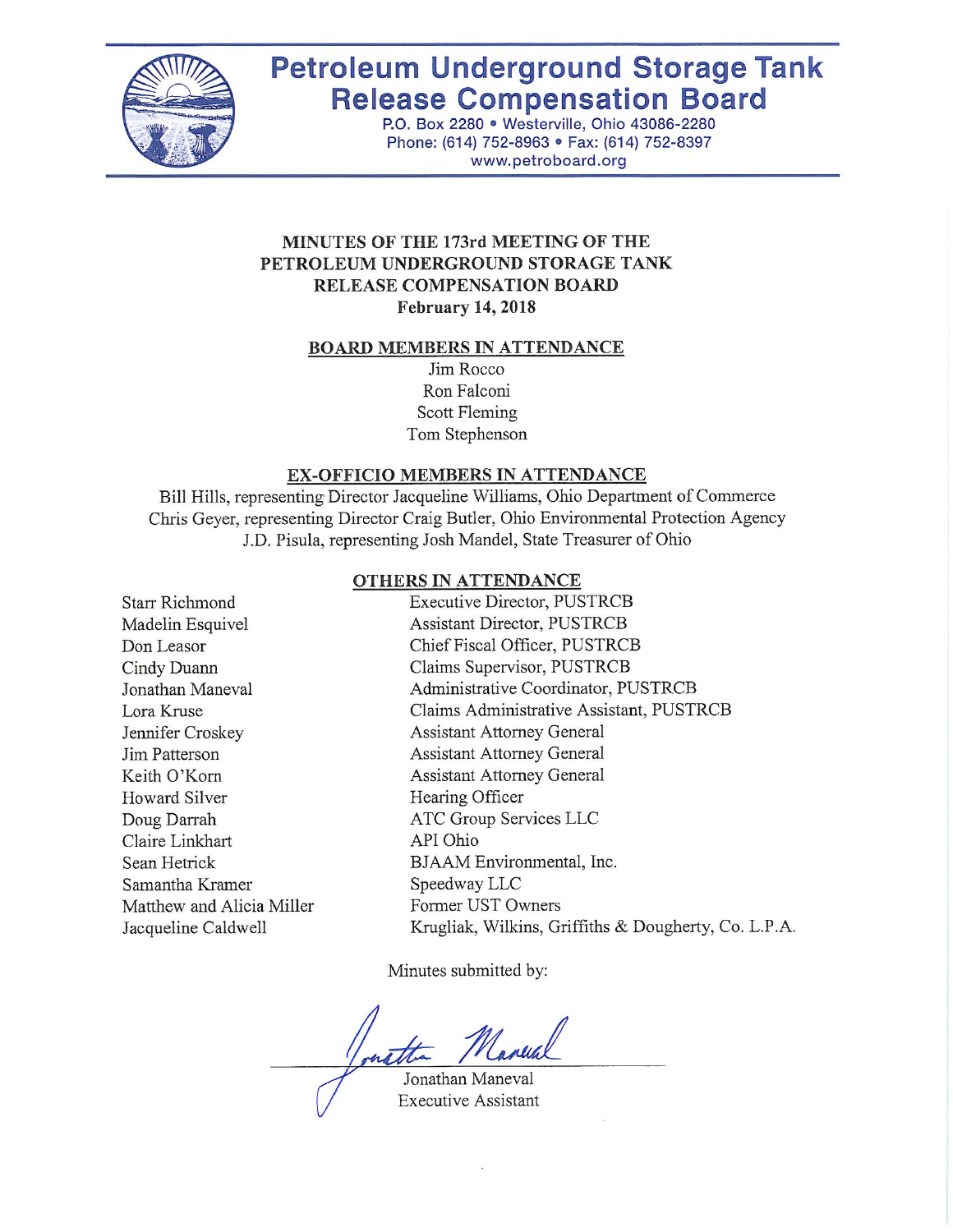## **Call to Order:**

Immediately following the 10:00 a.m. public hearing regarding the Board's proposed rule amendment, Chairman Rocco convened the one hundred seventy-third meeting of the Petroleum Underground Storage Tank Release Compensation Board on Wednesday, February 14, 2018.

The following members were in attendance: Jim Rocco; Ron Falconi; Scott Fleming; Tom Stephenson; Bill Hills, representing Director Jacqueline Williams, Ohio Department of Commerce; Chris Geyer, representing Director Craig Butler, Ohio Environmental Protection Agency; and J.D. Pisula, representing Josh Mandel, State Treasurer of Ohio.

The following members were not in attendance: John Hull and Don Bryant.

## **Minutes:**

Chairman Rocco asked if there were any comments or questions regarding the minutes from the January 10, 2018 Board meeting and there were none. Mayor Falconi moved to approve the minutes. Mr. Fleming seconded. A vote was taken and all members voted in the affirmative. The minutes were approved as presented.

## **BUSTR Report:**

Chairman Rocco called upon Bill Hills, Bureau Chief, to present the Bureau of Underground Storage Tank Regulations' (BUSTR) report.

Mr. Hills reported that the use of an intermittent employee as a file room clerk has been approved for a six month period. He stated that 37 grants totaling over \$5.6 million had been awarded through the Abandoned Gas Station Cleanup Grant Program and that a number of grant applications are currently being reviewed. The program is administered by the Ohio Development Services Agency, in partnership with the Ohio Environmental Protection Agency and BUSTR, and has \$20 million available to local government entities to cleanup abandoned gas station sites.

Mr. Hills reported that all BUSTR employees had completed their mandatory sexual harassment training. He said that a certified installer course was held at the State Fire Marshal Academy the week of February 5, 2018, and a certified inspector course will be held February 22-26, 2018. He said that about 20 people enrolled for these courses which is an increase over previous years and noted that individuals that are retiring from fire and police forces are taking the classes in order to become underground storage tank (UST) inspectors.

Mr. Hills stated that the public hearing for the proposed rule amendment to increase the annual registration fee from \$50 per tank to \$100 per tank would be held at the State Fire Marshal's Office later in the day and the Joint Committee on Agency Rule Review hearing concerning the rule is tentatively scheduled for March 5, 2018.

Mr. Hills reported for the week ending February 3, 2018, there were 63 new inspections performed for a total of 4,999 inspections for the three-year inspection cycle. He said that 11 NFAs (no further actions) were generated during the week ending February 3, 2018, for a total of 158 NFAs for the grant cycle ending September 30, 2018.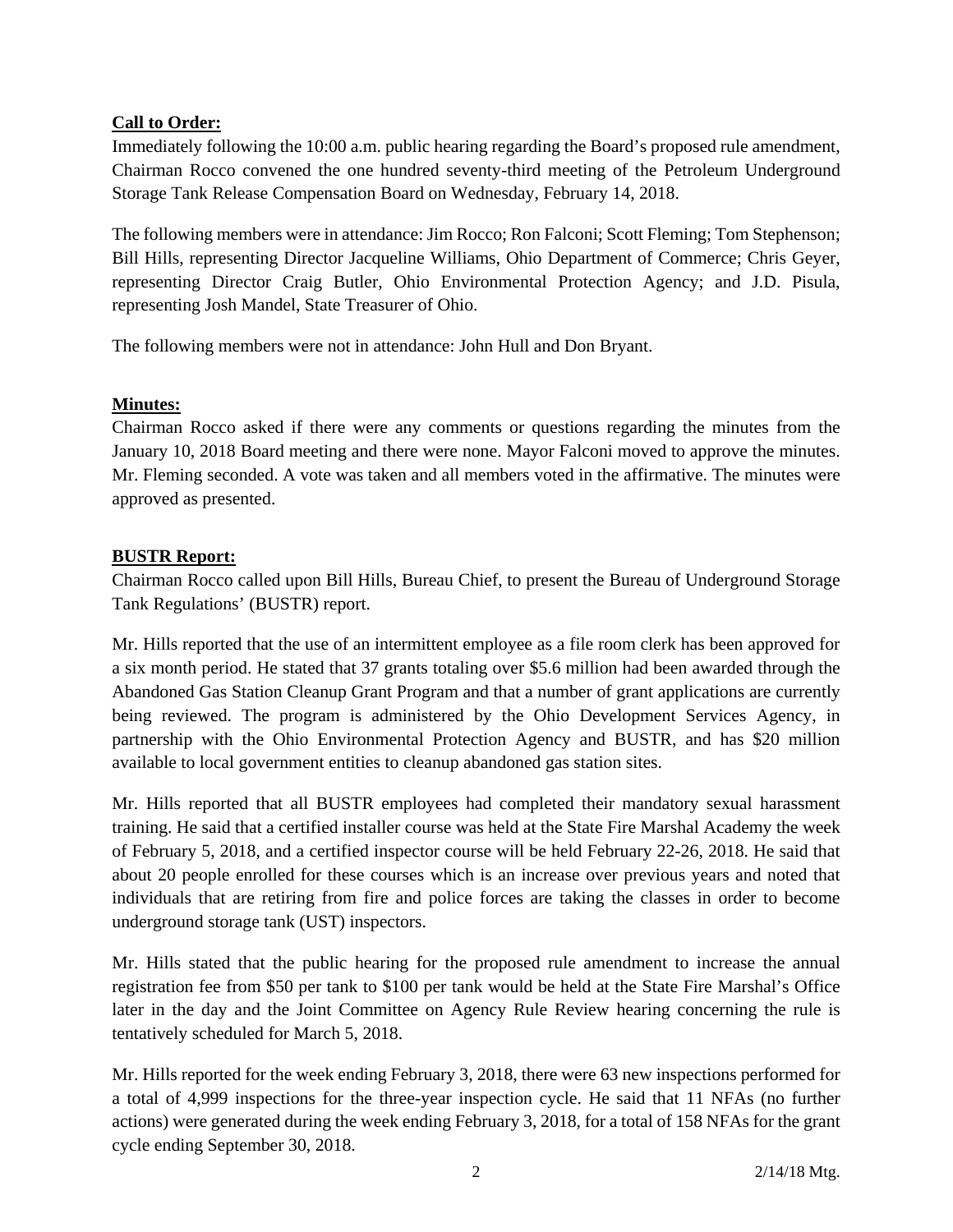Mr. Hills stated that as of February 3, 2018, there were 21,251 registered USTs and 3,596 owners of 7,196 registered facilities. He said that the number of NFAs issued throughout the history of the BUSTR program now exceeds 30,000.

## **Financial Reports:**

Chairman Rocco called upon Don Leasor, Chief Fiscal Officer, to present the financial reports.

#### *Audit Update*

Mr. Leasor stated that the Auditor of State completed their review of the financial statements for the year ending June 30, 2017, and the report was released to the public on January 30, 2018. He pointed out that a copy of the audited financial statements was provided to each of the Board members.

## *December Financials*

Mr. Leasor said the December financials were emailed to each member. He asked if there were any questions or concerns regarding these reports and there were none.

Mr. Leasor reported as of February 13, 2018, the unobligated account balance is \$26.8 million. He said this amount includes \$10.8 million in STAR Ohio (State Treasury Asset Reserve of Ohio) and the custodial account, and \$16 million invested in U.S. treasuries and U.S. agency callable bonds.

Mr. Leasor said at the June 2017 Board meeting, \$9 million was obligated for the payment of claims and the obligated account balance as of February 13, 2018, is \$4.8 million.

Mr. Leasor said that as of December 31, 2017, expenses should be around 50% of the amount budgeted for the fiscal year. He said, the claims expense for the month of December was about \$593,000, and to date, approximately \$4.2 million had been paid for claims for fiscal year 2018.

Mr. Leasor reported that as of December 31, 2017, approximately 98.9% of the budgeted revenues, net of refunds, had been collected. He said information on refunds and fee collections would be presented with the compliance and fee assessment report.

Mr. Leasor stated that as of December 31, 2017, the expenses for temporary services were 99.1% of the amount budgeted and explained that this was due to the use of two employees to fill the Office Assistant and Collections Specialist positions. He noted that these positions were recently filled with permanent employees. He said that a position in the compliance department that has been vacant since March of 2015 has also been filled. He explained that there will be an increase in the salary line item throughout the remainder of the fiscal year as a result of all positions being filled. He pointed out that employee expenses were 125.4% of the amount budgeted. He explained that these expenses were for staff parking passes at the LeVeque Tower office location and the overage resulted from the move to the Executive Parkway location being delayed.

Mr. Leasor stated that telephone expenses are at 126.8% of the budgeted amount and explained that cost for the installation and setup of the internet connection and VoIP services for the new office location were higher than anticipated.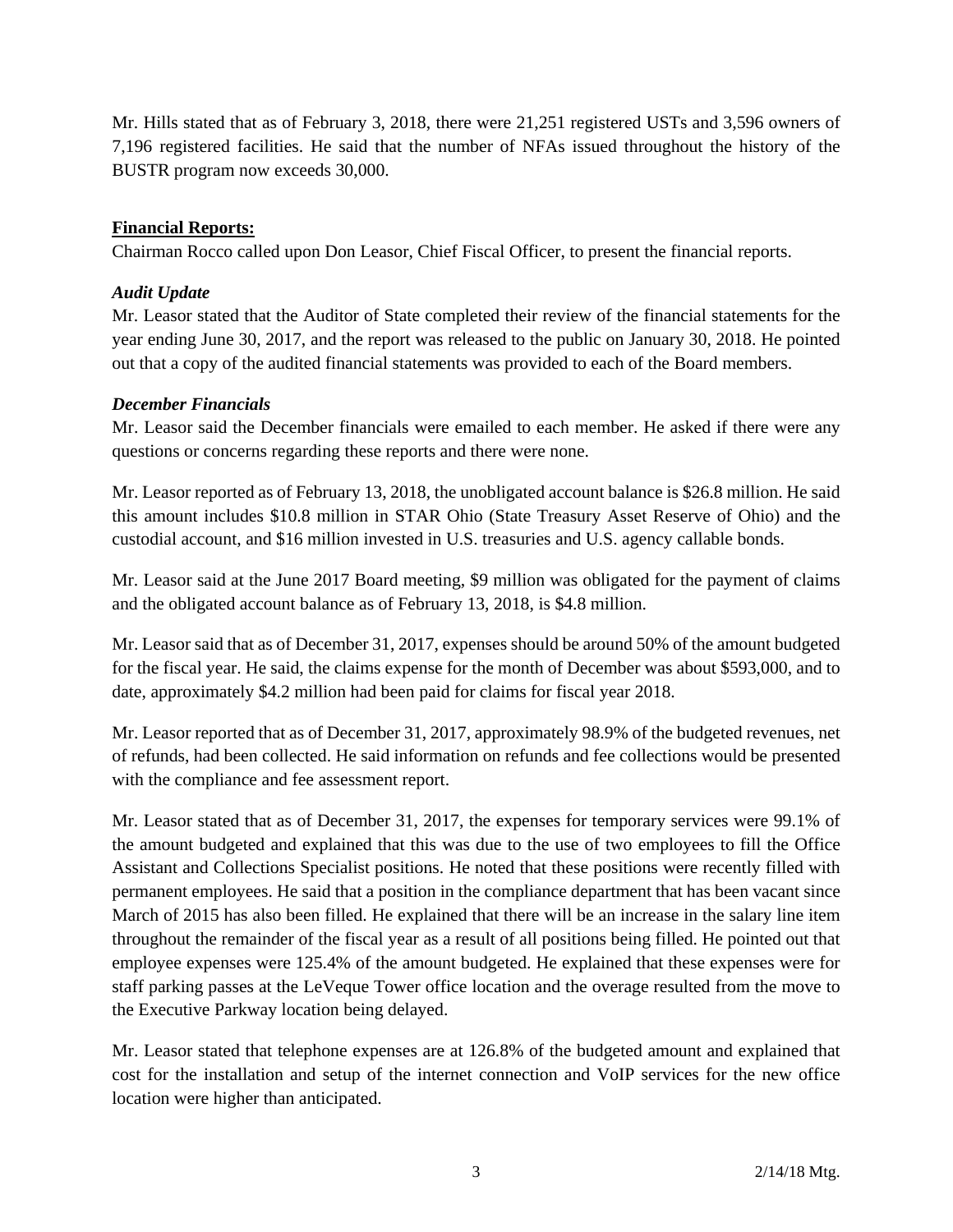Mr. Leasor said postage expenses were 68.5% of the amount budgeted. He said this was due to postage fees for the final quarter of fiscal year 2017 being paid in August of fiscal year 2018. He said these charges include fees for the annual fee statement mailing, which is sent by certified mail.

Mr. Leasor said overall expenses are at or below where they should be at this time in the fiscal year.

## **Compliance and Fee Assessment Report:**

Chairman Rocco called on Madelin Esquivel, Assistant Director, to present the compliance and fee assessment report.

Ms. Esquivel reported that since July 1, 2017, refunds totaling \$22,368 have been paid out to 21 owners for the 2017 program year. She said as of January 31, 2018, there are 2,866 pending refunds totaling \$1,438,434. She said that \$9,445 in refunds has been used to offset prior years' outstanding fees.

Ms. Esquivel reported as of January 31, 2018, the fees collected by the Attorney General's Office and Special Counsel less collection costs totaled \$70,068. She pointed out that no accounts have been certified to the Attorney General's Office for collection since July 1, 2017.

Ms. Esquivel said that no Orders Pursuant to Law are under appeal and one Determination to Deny a Certificate of Coverage is currently under appeal for which a hearing was held on August 3, 2017.

Ms. Esquivel stated that two Ability to Pay Applications are pending review. The Ability to Pay program allows former UST owners experiencing financial difficulty to apply for and receive a determination of their ability to pay delinquent fees.

Ms. Esquivel reported that as of February 6, 2018, a total of 2,919 Certificates of Coverage have been issued thus far for program year 2017. She said there are 199 Applications for Certificates of Coverage currently in process. She said that as of February 6, 2018, a total of 26 notifications of Pending Denial and 26 Determinations to Deny a Certificate of Coverage have been issued.

Ms. Esquivel stated that there are 50 uncashed refund checks, totaling \$38,747. She said there are 10 owners with pending refunds totaling \$32,610 to whom letters have been sent notifying them that more information is needed before their refunds may be issued. She said there are 30 owners with pending refunds totaling \$57,320 for which information had been requested, but no responses have been received.

#### **Claims Reports:**

Chairman Rocco called on Lora Kruse, Claims Administrative Assistant, to present the claims reports.

Ms. Kruse reported that as of February 1, 2018, the total maximum liability of in-house open claims is \$30.5 million. She said using the historical average claim payout ratio of 75%, the anticipated claim liability of unpaid in-house claims is about \$22.8 million. She said currently, a total of 1,501 claims with a total face value above the deductible amount were pending review. She noted that claims received in the month of October 2017 are being reviewed by the staff. She noted that as of February 1, 2018, a total of 17 claim settlement determinations were under appeal. She said that since the last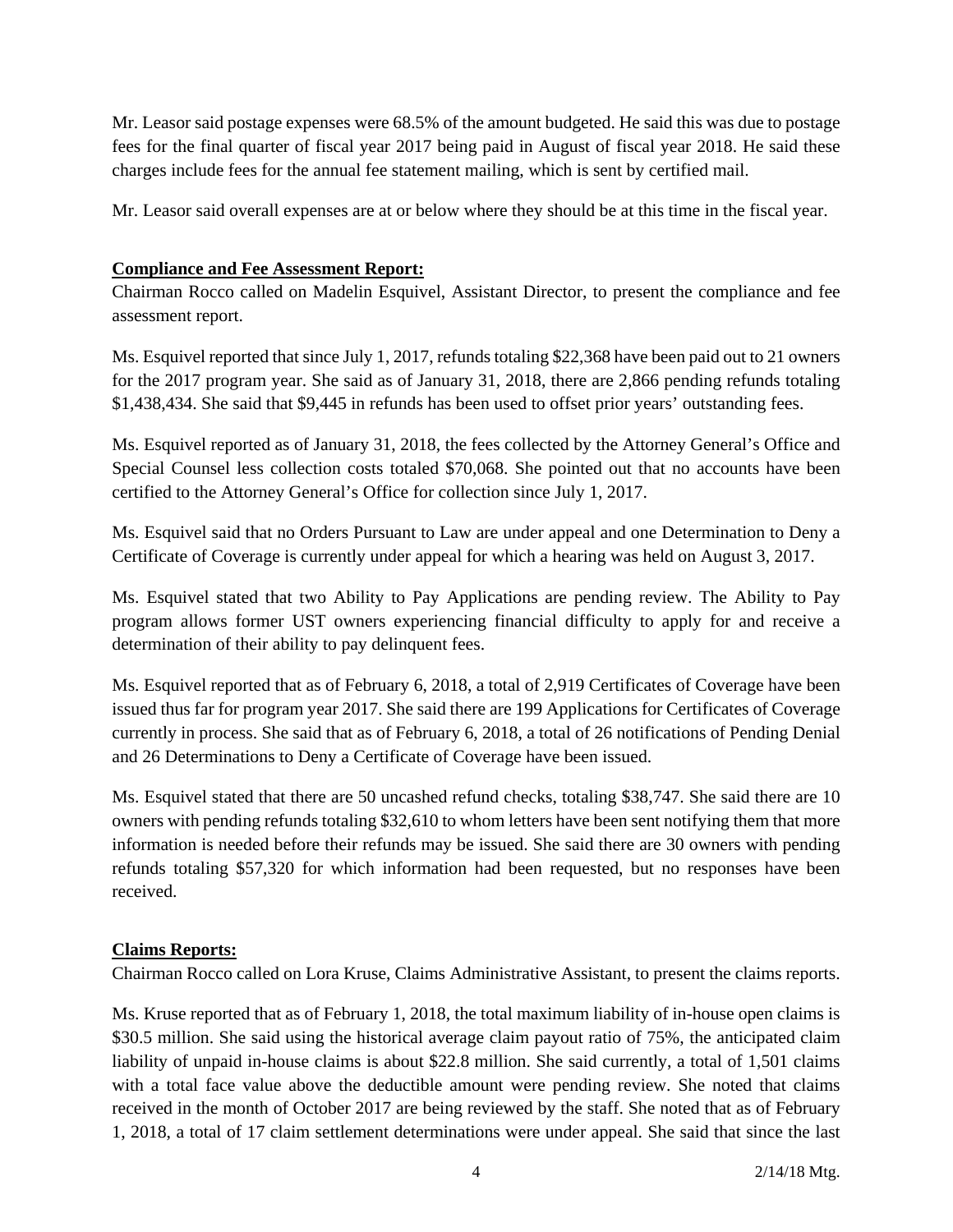Board meeting in January, one new claim appeal was received and five appeals have been resolved or closed.

Ms. Kruse reported that in the month of January a total of 73 claims were received and the staff settled 69 claims. She stated that the total claim settlement offer for the seven-month period of the 2017 program year was \$4.1 million and the average per-claim payout was about \$11,723. She pointed out that this was slightly higher than the previous year's average. She said that the average claim payout ratio of about 78.3% is also higher than previous years' averages.

Ms. Kruse said that in the month of January, four eligibility applications were received and two eligibility determinations were issued. She said of the two determinations, one was approved and one was denied for no corrective action work being required by BUSTR. She said for program year 2017, 39 eligibility applications were received and 43 eligibility determinations were issued. She noted that of the 43 determinations, 20 were approved and 23 were denied. She said currently, 29 eligibility applications are pending review and seven determinations are under appeal.

Ms. Kruse reported that during the month of January, 10 cost pre-approval requests were received and seven cost pre-approval notifications were issued. She said currently, there are 28 cost pre-approval requests pending review.

## **Certificates of Coverage – Ratifications:**

Chairman Rocco called upon Starr Richmond, Executive Director, to present the lists of owners who have either been issued or denied a Certificate of Coverage for ratification by the Board.

Ms. Richmond said the lists behind Tabs 7 and 8 are listings of facilities that, since the January Board meeting, had been issued or denied a program year 2016 or 2017 Certificate of Coverage.

Ms. Richmond said the process used to review the fee applications and issue or deny a Certificate of Coverage includes a review for completeness to determine full payment was received; financial responsibility for the deductible has been demonstrated; and the owner has certified with his signature that he is in compliance with the State Fire Marshal's rules for the operation and maintenance of petroleum underground storage tanks. She said, if these requirements are met and if the tanks existed in previous years, a Certificate for the subject tanks has been issued to the owner in at least one of the prior two years, then a Certificate of Coverage is issued.

Ms. Richmond explained that if deficiencies or compliance issues are identified, notice is provided to the owner in accordance with the Board's rules. The owner is provided 30 days to respond to the notice with information to correct the deficiency or compliance issue. If correcting information is not received within this time, a determination denying the Certificate of Coverage is issued to the owner.

She said the Board's rules and the Revised Code make provisions for an appeal of the determination. Ms. Richmond said that, throughout this process, the Board's staff works with the owner to correct the fee statement record and, if necessary, refers the owner to BUSTR to correct the registration record.

Ms. Richmond requested the Board ratify her actions with respect to the issuance of the 2016 program year Certificate of Coverage for the two tanks included on the list behind Tab 7.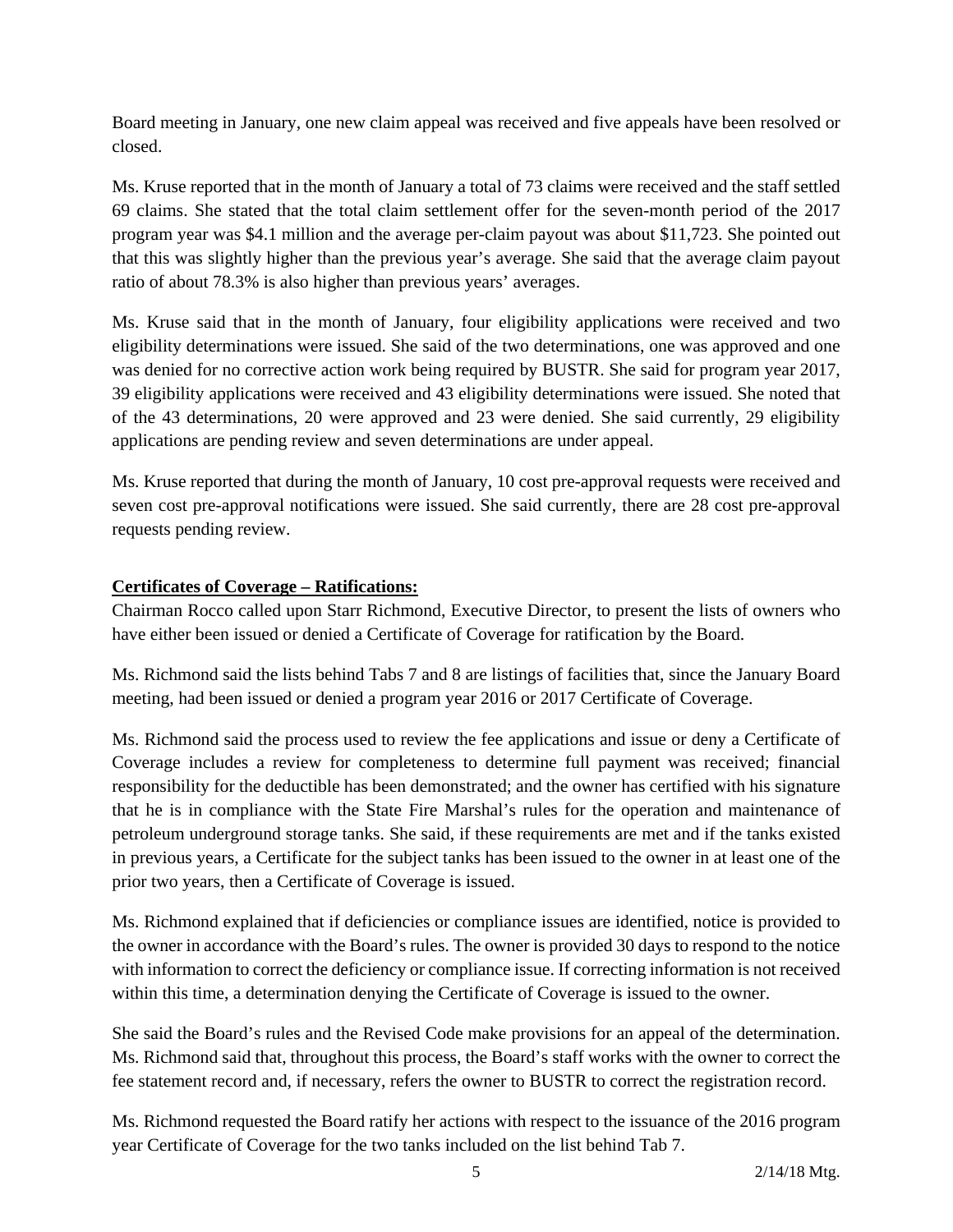Mr. Geyer moved to ratify the issuance of the 2016 Certificate of Coverage for the facility listed. Mayor Falconi seconded. A vote was taken and all members were in favor. The motion passed.

Ms. Richmond commented that no 2016 program year Certificates of Coverage had been denied since the January Board meeting.

Ms. Richmond requested the Board ratify her actions with respect to the issuance of the 2017 program year Certificates of Coverage for the 186 facilities owned by 97 owners included on the list behind Tab 8.

Mr. Hills moved to ratify the issuance of the 2017 Certificates of Coverage for the facilities listed. Mr. Fleming seconded. A vote was taken and all members were in favor. The motion passed.

Ms. Richmond requested the Board ratify her actions with respect to the denial of the 2017 program year Certificates of Coverage for the 61 tanks owned by the 20 owners included on the list behind the Tab 8 green divider page.

Mr. Geyer moved to ratify the denial of the 2017 Certificates of Coverage that were listed. Mayor Falconi seconded. A vote was taken and all members were in favor. The motion passed.

## **Unfinished Business:**

## *Matthew and Alicia Miller Administrative Appeal*  **Facility Number: 23812-0001, 522 Dover Road, Sugarcreek**

Chairman Rocco reminded members that the Board had a lengthy discussion at the January meeting concerning the Millers' appeals and called upon the Board's Assistant Attorney General, Jennifer Croskey, to briefly summarize the cases.

Ms. Croskey explained that as the Assistant Attorney General assigned to the Board, she defended two determinations issued by the Board's Executive Director, Ms. Richmond, which had been appealed by the Millers. She said the first appeal concerned a Determination to Deny a Certificate of Coverage and the second appeal was of a determination to deny eligibility under the Fund. She explained that the Millers had purchased a gas station in Sugarcreek, Ohio and after they purchased it, the Millers submitted a transfer of ownership form and paid the transfer fee. She stated that after the transfer of ownership form and fee payment were received, the Board's Executive Director sent a notification to the Millers stating that an Application for Certificate of Coverage needed to be completed and returned before a Certificate of Coverage could be issued. She said when the Millers did not complete and return the Application, Ms. Richmond subsequently issued a Determination to Deny a Certificate of Coverage.

Ms. Croskey said the Millers later submitted an application for eligibility because a petroleum release was confirmed at the property after the tanks were removed. She said that based on the information provided on the eligibility application, Ms. Richmond denied the eligibility application for two reasons. She stated that the first reason for the denial was because there was no Certificate of Coverage, and the second reason was for a lack of compliance with the State Fire Marshal's rules because the application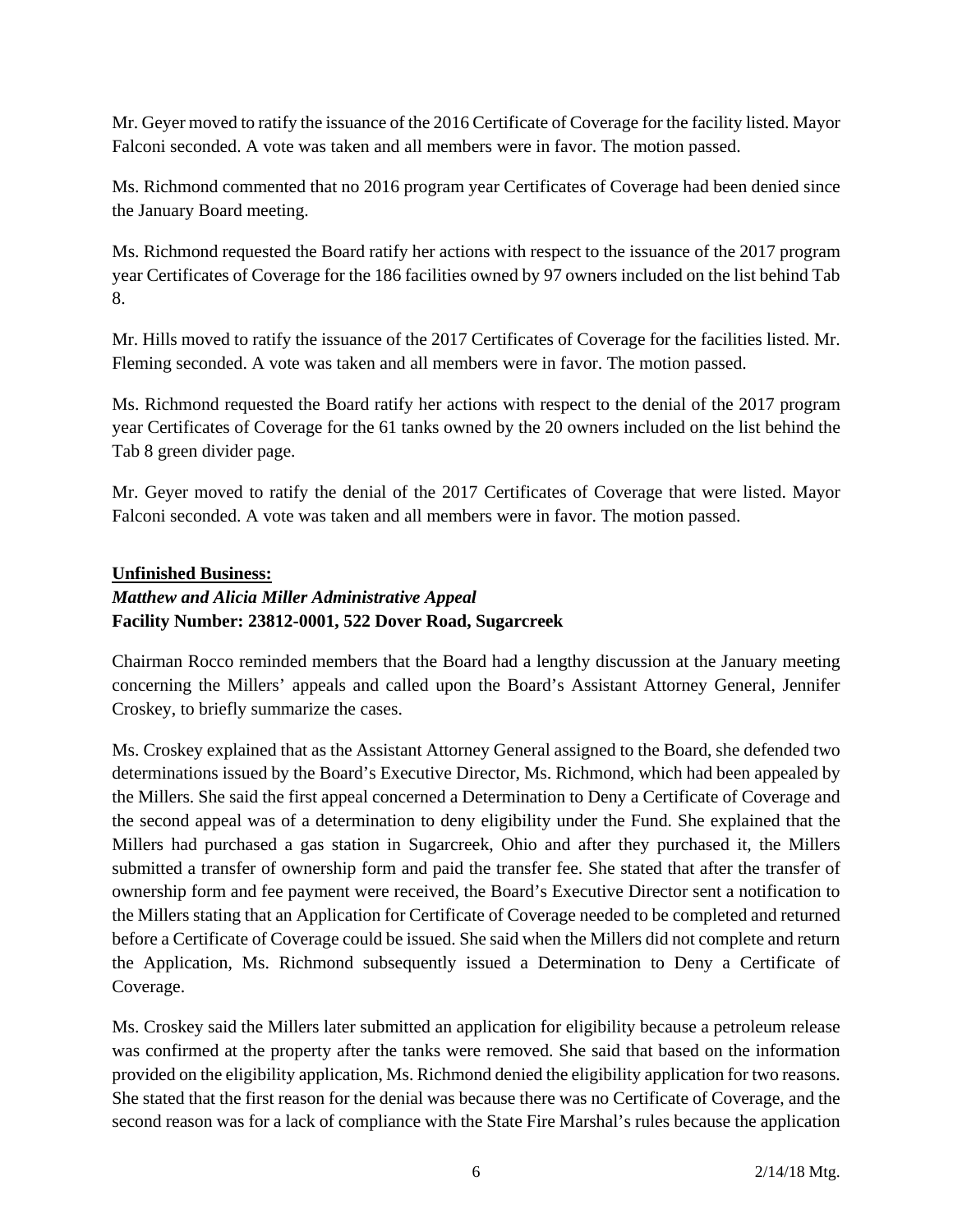and materials provided with it indicated that the tanks had been out of service for more than 90 days without the required out-of-service permit.

Ms. Croskey stated that at the hearing it was shown that because no application for the Certificate of Coverage was submitted, the Millers did not demonstrate to the Board that they had financial responsibility for the Fund deductible and they did not certify to the Board compliance with the Fire Marshal's rules. She said, in response, the Millers provided a number of different exhibits and testimony by Mr. Miller trying to establish that a letter from their bank, which had been sent to BUSTR, should be accepted as demonstration of financial responsibility. She said they also provided an application for insurance, which had been sent to a private insurance company, and that application included statements regarding compliance with the State Fire Marshal's rules. She noted that neither the letter sent to BUSTR nor the insurance application had been provided to the Board within the timeframe set forth in the notification concerning the pending denial of the Certificate of Coverage. She said the Millers also tried to establish that the tanks were not necessarily out of service for more than 90 days prior to their removal and therefore, were in compliance with the State Fire Marshal's rules. She said they did this by providing a fuel delivery invoice dated August 4, 2015.

Ms. Croskey said that after the hearing, the Board's hearing officer, Howard Silver, issued his report and recommendation in which he set out the findings of facts that were proven in the hearing, and concluded that Executive Director Richmond was correct in denying the Certificate of Coverage because no application for the certificate was submitted, and as a result the Millers did not demonstrate to the Board financial responsibility for the deductible or certify compliance with the State Fire Marshal's rules. She said that Mr. Silver also concluded that Ms. Richmond had proved that her denial of eligibility was correct, and this decision was based on the lack of a Certificate of Coverage. She pointed out that in his report Mr. Silver wrote, "There is insufficient evidence in the hearing record to determine with any confidence or precision the last date upon which the underground storage tanks at the site were used." She pointed out that the invoice for the fuel delivery provided at the hearing changed the equation a little.

Ms. Croskey said the Millers' attorney, Jackie Caldwell, filed objections to the report and recommendation, and those objections referenced a 2016 Ohio Supreme Court case that concerned a certification that was required to be submitted to county commissioners by a board of elections. She said that case was different because the board of elections sent a letter to the county commissioners and the Ohio Supreme Court found that the letter was sufficient to meet the notification requirements because there was substantial compliance with the requirement. She stated that the Millers are arguing that they substantially complied with the requirements to demonstrate financial responsibility and compliance with the State Fire Marshal's rules. She pointed out that the letter they argue demonstrated their financial responsibility for the deductible was sent to BUSTR and a certification of compliance was sent to an insurance company.

Ms. Croskey asked, on behalf of Executive Director Richmond, for the Board members to approve Mr. Silver's report and recommendation to uphold the Director's determinations and to adopt it as their decision.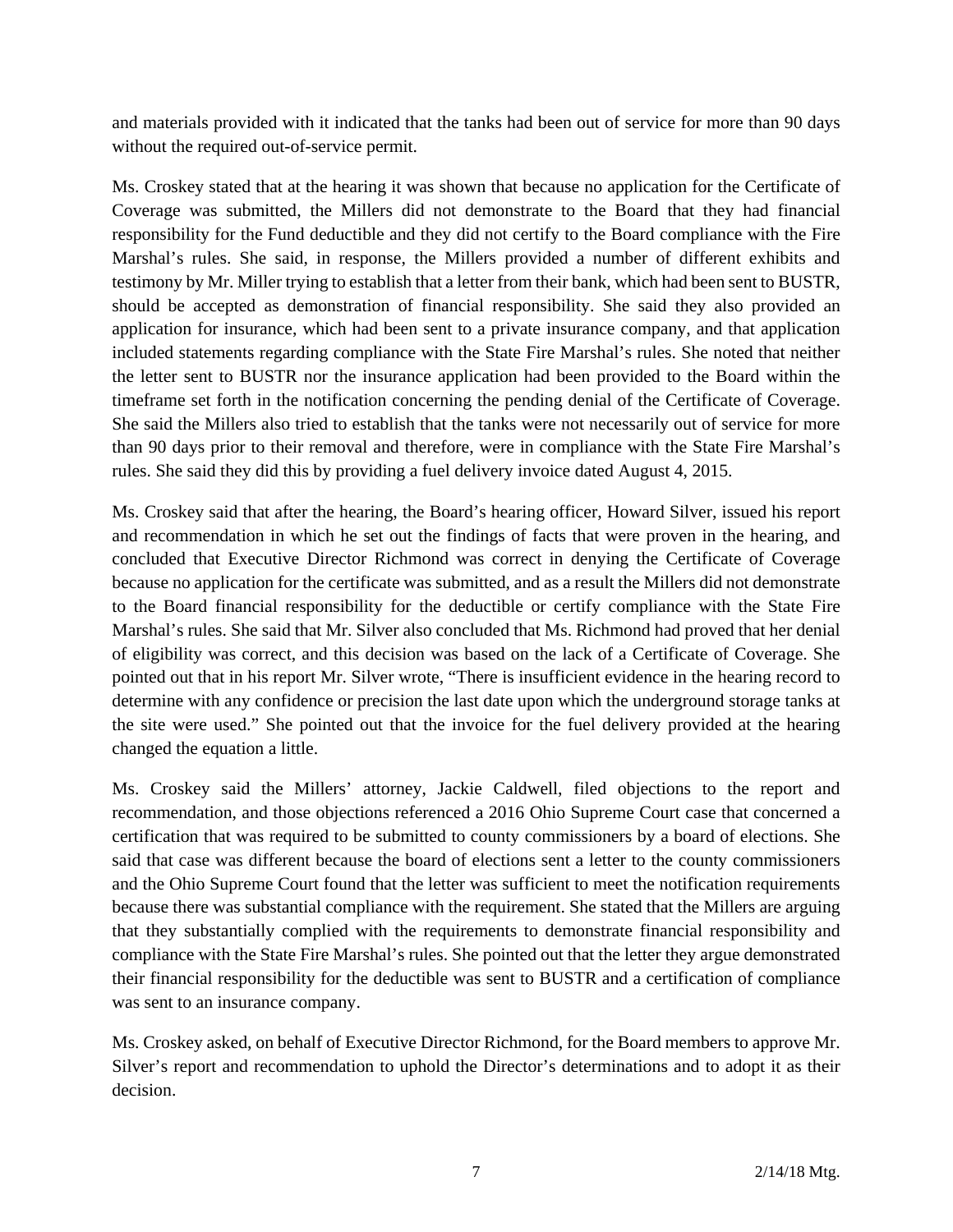Chairman Rocco called on Ms. Caldwell to offer her response on behalf of the Millers. Ms. Caldwell reminded the Board of the circumstances under which the Millers acquired the property. She discussed certain communication logs maintained in the Board's files that show the Millers had contacted the Board before and after the purchase of the property to discuss the process of transferring the Fund coverage, and stated that by submitting the transfer of ownership form and \$500 transfer fee to the Board, obtaining the letter from their bank, and also trying to acquire an insurance policy from a private insurer collectively demonstrate the Millers' plain intent to comply with both the Board's and BUSTR's requirements, and supports the Millers' belief that every step necessary to obtain the Certificate of Coverage had been taken. She said, at the hearing, Mr. Miller testified that when he received the notification of the pending denial of the certificate, he thought that he had already sent in the requested information. She said they believe the Ohio Supreme Court decision is directly relevant and sufficient grounds for the Board to reverse the Executive Director's decisions because the court determined that plain intent to certify and to comply with the regulations is sufficient, and she believes the actions the Millers took before and after the purchase of the property show their plain intent to comply with the Board's requirements to obtain the Certificate of Coverage. She then distributed a proposed order to reverse the Determination to Deny a Certificate of Coverage and to reverse the determination to deny eligibility to receive Fund reimbursement and requested that the Chairman sign it.

Chairman Rocco asked Mr. Silver to describe the contents of the letter the Millers had obtained from their bank, and Mr. Silver explained that the letter simply stated the amount of funds the Millers had available to them in their account. He pointed out that the letter was never sent to the Board and it had been addressed to BUSTR. He highlighted that the Millers' argument throughout the case was that they had every intention of complying with the requirements, and that the actions they took should be equivalent to the statutory requirements and the rules adopted by the Board. He said the requirements to obtain the Certificate of Coverage were directly communicated to the Millers in the notice they received, but instead of submitting the information requested by the Director, they decided to take different steps that they now argue should be satisfactory for coverage under the Fund. Mr. Silver expressed that, in his opinion, it would be disastrous for the Board to accept the Millers' argument that having an intention to comply with the requirements and holding a personal belief that they complied with the law should be the acceptable standard to demonstrate compliance with matters of law. He said, if accepted, this would become the level of argument for every future case that comes before the Board.

Chairman Rocco stated that the Board would deliberate privately to discuss the appeals, and noted that Jim Patterson, an attorney from the Attorney General's Office, was present for the purpose of answering legal questions the Board members may have concerning the cases.

Following the Board's deliberations, the public meeting resumed and Chairman Rocco explained that the Board had a lengthy discussion considering the facts in the case. He said the circumstances of the case are somewhat unique and it has raised a question of when an existing Certificate of Coverage becomes void or is no longer valid for a particular site. He said the Board is requesting for the Attorney General's Office to provide a legal opinion on when a Certificate is no longer valid before moving forward and making any decisions concerning the Millers' appeals. Mr. Patterson explained that the Attorney General's Office will often provide informal written legal advice on legal questions based